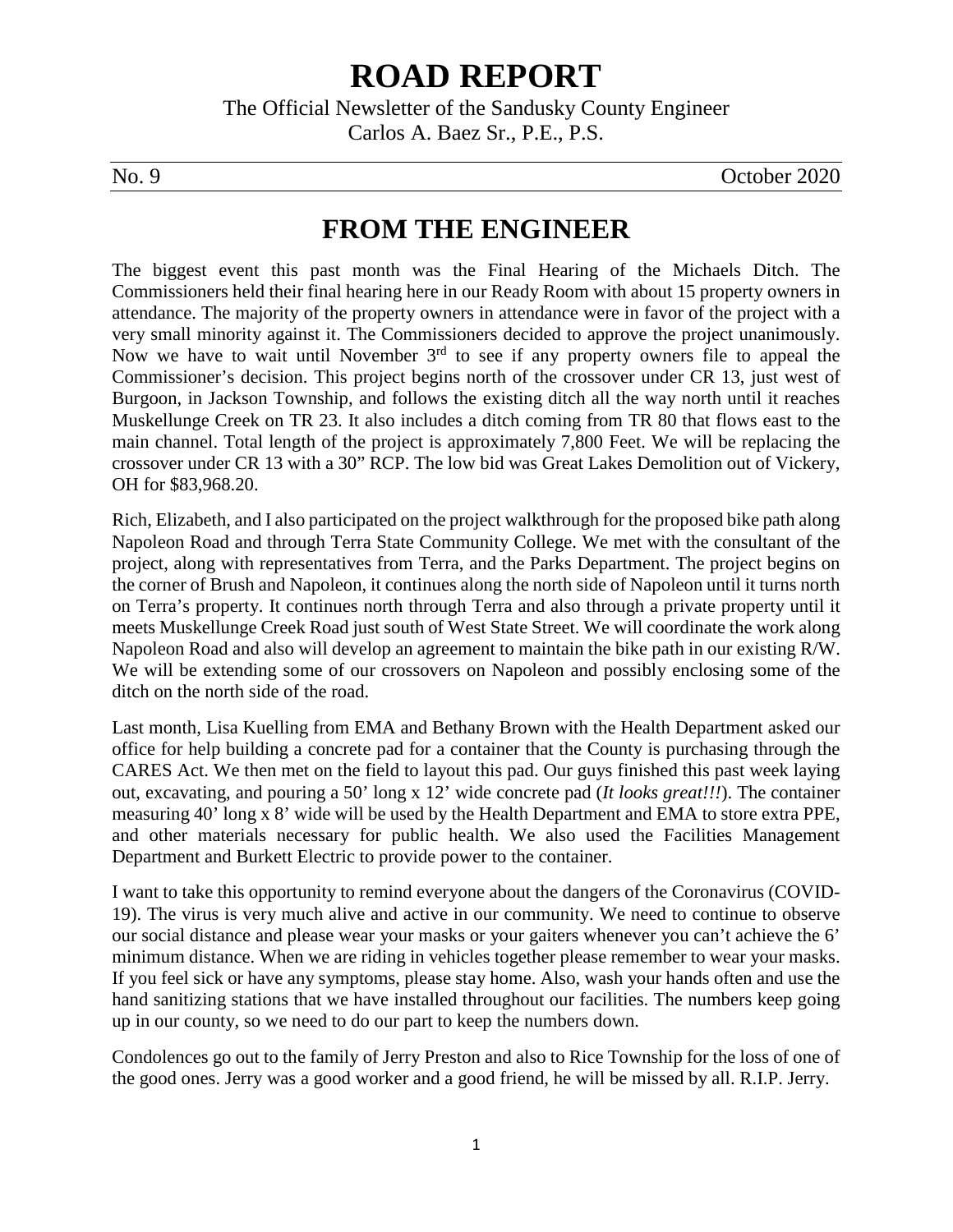# **FROM THE ROAD SUPERINTENDENT**

Hello again everyone! Another month has gone by and it's time for another update. First thing I would like to say, and for those who have not heard, Jerry Preston (aka Jerry Rice) passed away on October 15<sup>th</sup>. Jerry was a great ally and friend. Jerry cared about his job, and all the roads in Rice Township. He will be missed greatly.

Mowers have now finished the last round of road mowing on the east side of the county this week. They will have to go back out, weather pending, to get some back banks as the crops come off. Matt and the boom mower finished up the west side last week. Now he is moving over to the east side. He will also be trying to get some of the township roads, if time allows.

Mark finished the ditch and rock work on TR 223 awhile back. The machine is still at that location, but will be moving soon to fix a washout on 229. Then he will start cleaning the ditch on CR 11.

Cracksealing continues on CR 117. The rain has put a damper on finishing this road for over a week now. If the weather comes back around, we will continue cracksealing on some other roads yet this year.

In the shop, Jim has been working on the new Dodge Pickups. He has been wiring the new strobe lights. Rem did some engine repairs to Vehicle #124 and beefed up the older snow plows. These are just a few things on top of services and other maintenance that have come up.

We lent a hand to the EMA/Health Department last week. They decided to put up a storage unit to store a bunch of COVID

relief products. They asked if our department would be able to build a concrete pad for the storage unit. So last week, our forces dug, formed and poured a 12 x 50 concrete pad. We also worked with Burkett Electric digging a trench for electric to the storage unit. We still have dirt work to complete around the pad as soon as it dries up some.

The Sign Shop has been busy with green signs. Seems lately quite a few green signs have come up missing. So they have been making new green signs and replacing where needed. They have also been re-facing stop signs and stop ahead signs for stock. Next week we plan on relocating the west flashing school sign at Lutz Elementary. We will be moving it about 100ft to the west. We are also looking to install a cross walk with flashing signs on Buckland. We are still waiting on those quotes.

#### *Miscellaneous Road Work*

- *Assisted Riley Township with hauling stone and asphalt for TR 253.*
- *Repaired two culverts on CR 128. Replaced rotted corrugated pipe ends with N-12 plastic pipe.*
- *Spot bermed around the county.*
- *Tim leveled spoils for Ditch Maintenance on the C. Russell and Little Bark Creek.*
- *The guardrail at River Street and Siler Street were repaired after an accident.*
- *A new pallet shelving unit was installed in Building #1 to store cracksealing material.*
- *On rainy days the guys have been cleaning trucks and getting them ready for under body hot oil treatments.*
- *Changing all fluorescent bulbs to LED lights in building #9.*
- *Kory and Jimmy have started sandblasting and painting the plows that Remington has rebuilt.*
- *Eric and Matt helped Facility Management replace a hydrant at the Community Garden.*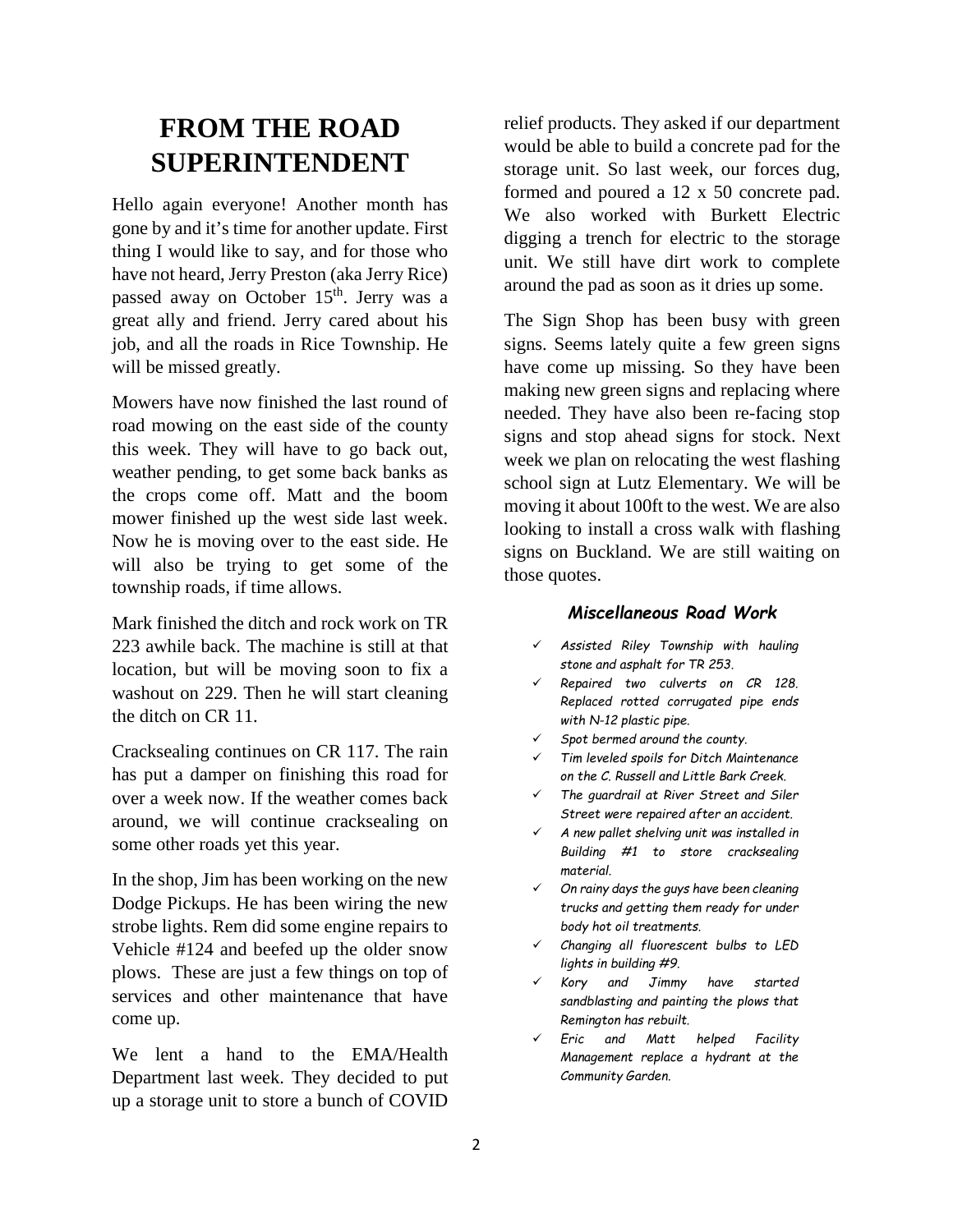# **FROM THE OFFICE MANAGER**

Income Comparison (January – October)

2020 - \$4,840,143 2019 - \$3,920,692

# **HAPPY ANNIVERSARY!**

Kristine Randolph Nov 20<sup>th</sup> 31yrs Jenna Sommers Nov 8<sup>th</sup> 16yrs

## **FROM THE CIVIL ENGINEER**

SAN-Terra Bike Trail:

Rich, Carlos and I met on site with CT Consultants, Terra State Community College Facilities Management and Sandusky County Parks District to lay out the future bike path, which starts along Napoleon Road (north side, as a path separated from the roadway), meanders through Terra State and surrounding property, and follows along Muskellunge Creek Road as a path sharing the road, and terminating at the current West State Street on-road bike path. Terra and the Parks District will own and maintain the bike path and the path will connect Terra State to the North Coast Inland Trail as a safer route, using ODOT Transportation Alternatives Program grant funding. I provided all historical survey information for CT Consultants, who will begin surveying the properties next week.



*The Terra Bike Path is expected to meander along near Terra's conference center, and cross farmland east and north of Terra State.*

*The fall leaf colors are out; Carlos walks towards Muskellunge Creek, north of Terra State property.* 

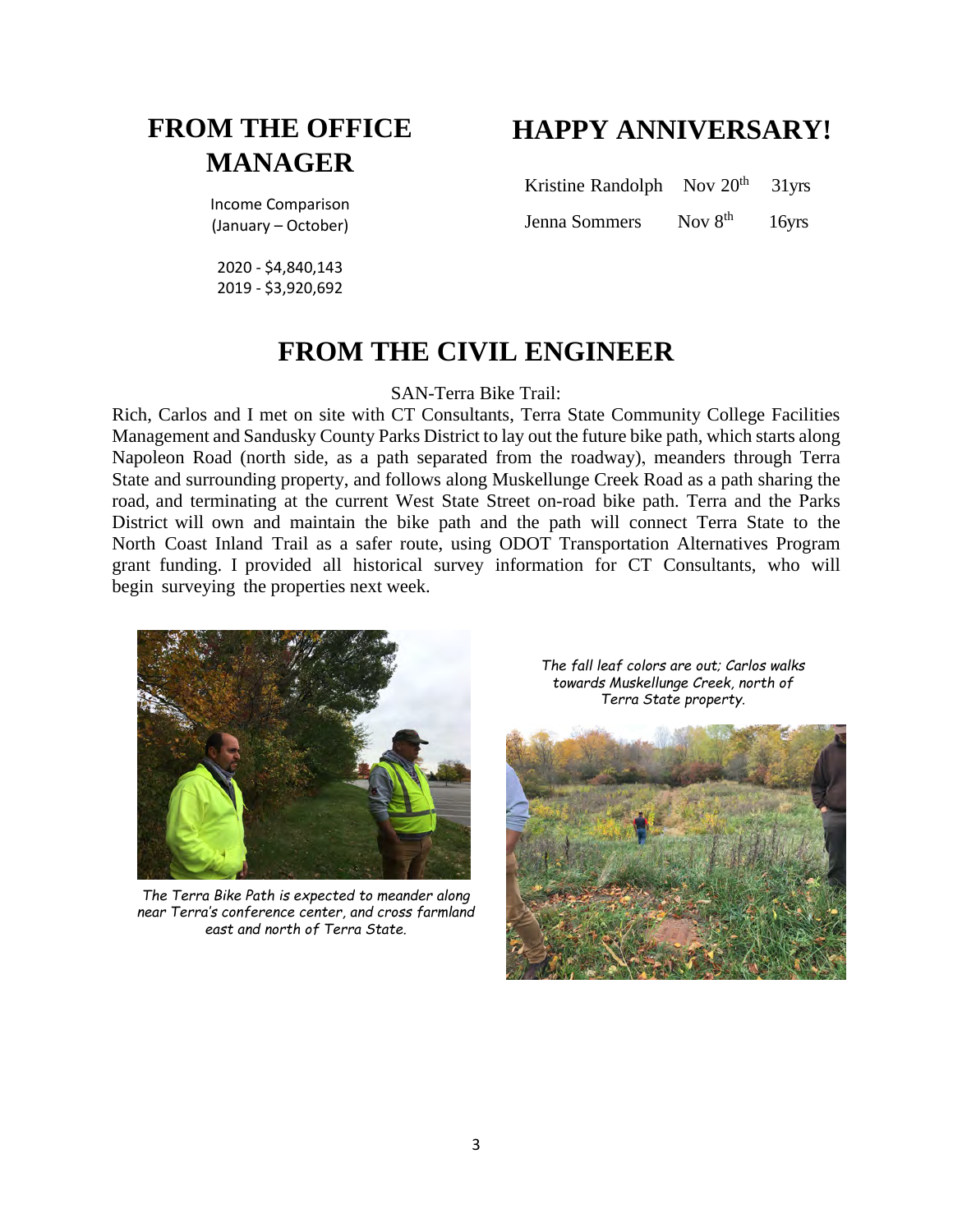### *Who Am I?*

Last month's participants were Elizabeth (Employee #1) & Kris (Employee #2)…

*Who guessed that?!* 

See if you can get this months!

#### **EMPLOYEE #1**

As a child, what did you want to be when you grew up? *Baseball Player*

Favorite activity to do with your family? Favorite song? Favorite sport? Favorite season? Favorite restaurant? Hobbies? *Hang out, cook out, go out to eat... "Help Me Find It" (Sidewalk Prophets) and anything by Bob Seager Baseball Fall Burdines Waterfront (Florida Keys) Shooting, Kid's Sports & Activities, Teaching/Serving Church and Youth*

#### **EMPLOYEE #2**

As a child, what did you want to be when you grew up? Favorite activity to do with your family? Favorite song? Favorite sport? Favorite season? Favorite restaurant? Hobbies? *Police Officer eat Let it Roll Football or Baseball Spring M S T (Madison St. Tiffin) Traveling to new places*

*Concrete Pad for the*  EMA/Health Department